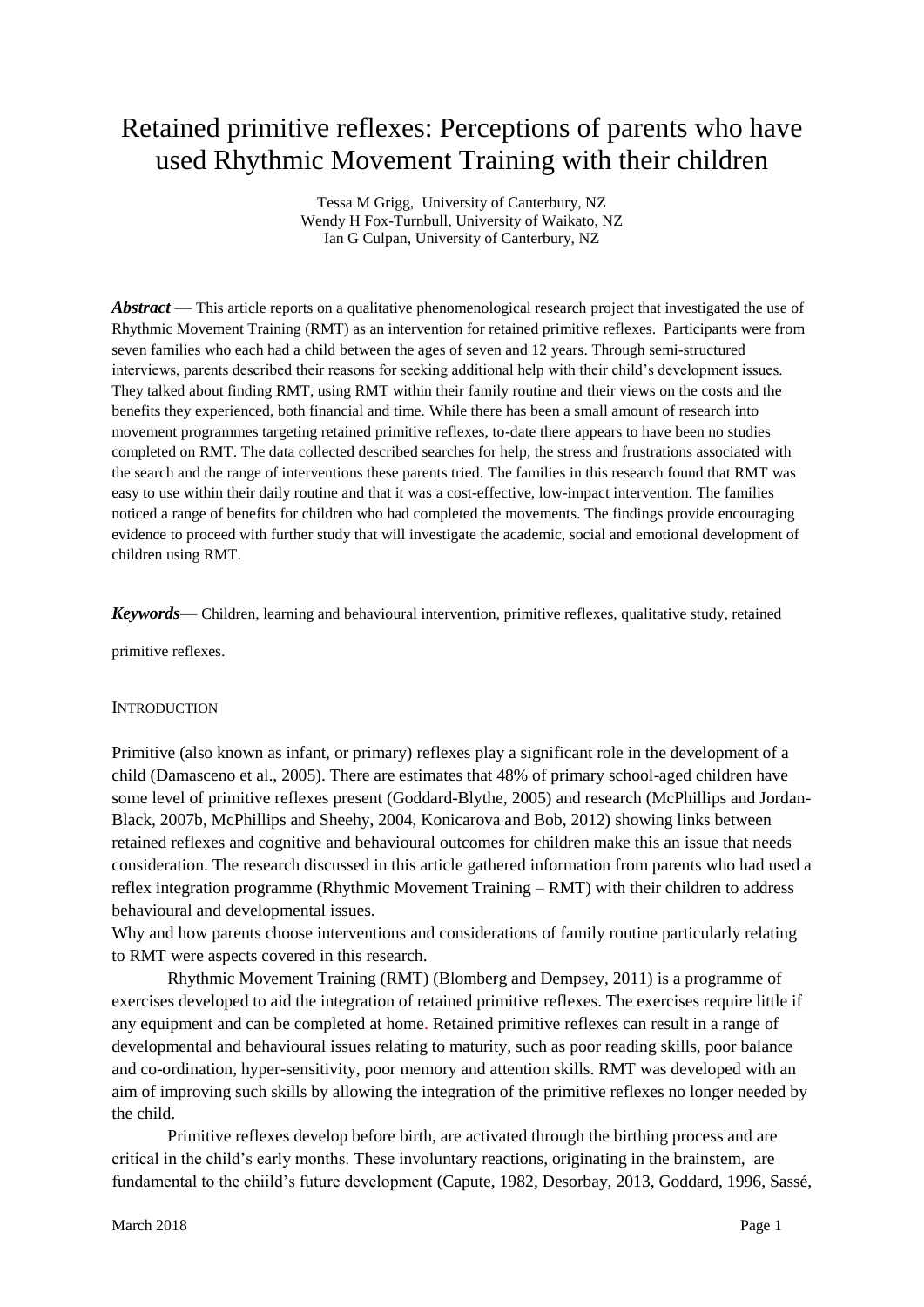2009). Examples of reflexes that have attracted empirical research include the Moro reflex that lets the caregiver know the baby is frightened and has been associated with ADHD (Konicarova and Bob, 2012); the Spinal Galant reflex which constantly empties the new baby's immature bladder and later can contribute to hyperactivity and distractibility (Konicarova and Bob, 2012); and the Asymmetric Tonic Neck Reflex (ATNR) which initially controls limbs and later controls hand-eye coordination, has attracted significant research due to its connection with reading achievement and classroom based skills (Goddard-Blythe, 2005, Goddard-Blythe, 2012, Jordan-Black, 2005, McPhillips, 2014, McPhillips and Jordan-Black, 2007b, McPhillips and Jordan-Black, 2007a, Piek et al., 2008). The reflexes are inhibited and integrated (disappear) as the child matures, and this process allows movement and intellect to be controlled through postural reflexes and cognition rather than primitive reflex.

Maternal, birth and environmental stress have been implicated as interrupters of reflex integration (Goddard-Blythe, 2000, Holley, 2010, Blomberg and Dempsey, 2011, Hsieh et al., 2011). A retained Spinal Galant reflex can contribute to the bedwetting of a child beyond five years of age while a retained Moro reflex can cause balance and co-ordination issues (Berne, 2006). Research by McPhillips and Jordan-Black(McPhillips and Jordan-Black, 2007b) concluded that that there may be a link between retained reflexes and educational skill delays.

## METHODOLOGY AND RESEARCH DESIGN

#### *Research questions*

The over-riding research question for this study was:

## *What are the experiences of parents who have used Rhythmic Movement Training (RMT) with their child?*

The research question was answered using the following supplementary questions:

- What path led the family to RMT?
- How did completing the RMT exercises affect the household routine?
- What changes were noticed in the child's development while they were using RMT?
- Did the actual investment of resources (time and financial) match the anticipated input into RMT?
- Did the effect of RMT match the input of resources?

The research questions were approached using a qualitative research method. As an investigative methodology, phenomenology sits well with the complexities of parental experiences of the phenomenon of RMT (Snape and Spencer, 2003).

## *Participant selection*

Purposeful sampling was used (Creswell, 2013) and seven client families from four RMT practitioners in New Zealand were selected to enhance the trustworthiness of the data. To enhance validity of the information gathered, two adults in each family were interviewed independently about the programme. In all seven families, it was the father and mother who were interviewed. Crystallisation (Richardson and Adams St Pierre, 2008) was the process of validation used. Children were not interviewed because the aim of the study was to gather parents' perspectives. All names used in the findings are pseudonyms. One child, aged seven to 12 years, within each participant family had used RMT. The purpose in limiting the age of the children was firstly to give parents an opportunity to use school reports to support any comments they made about their child's development. Secondly,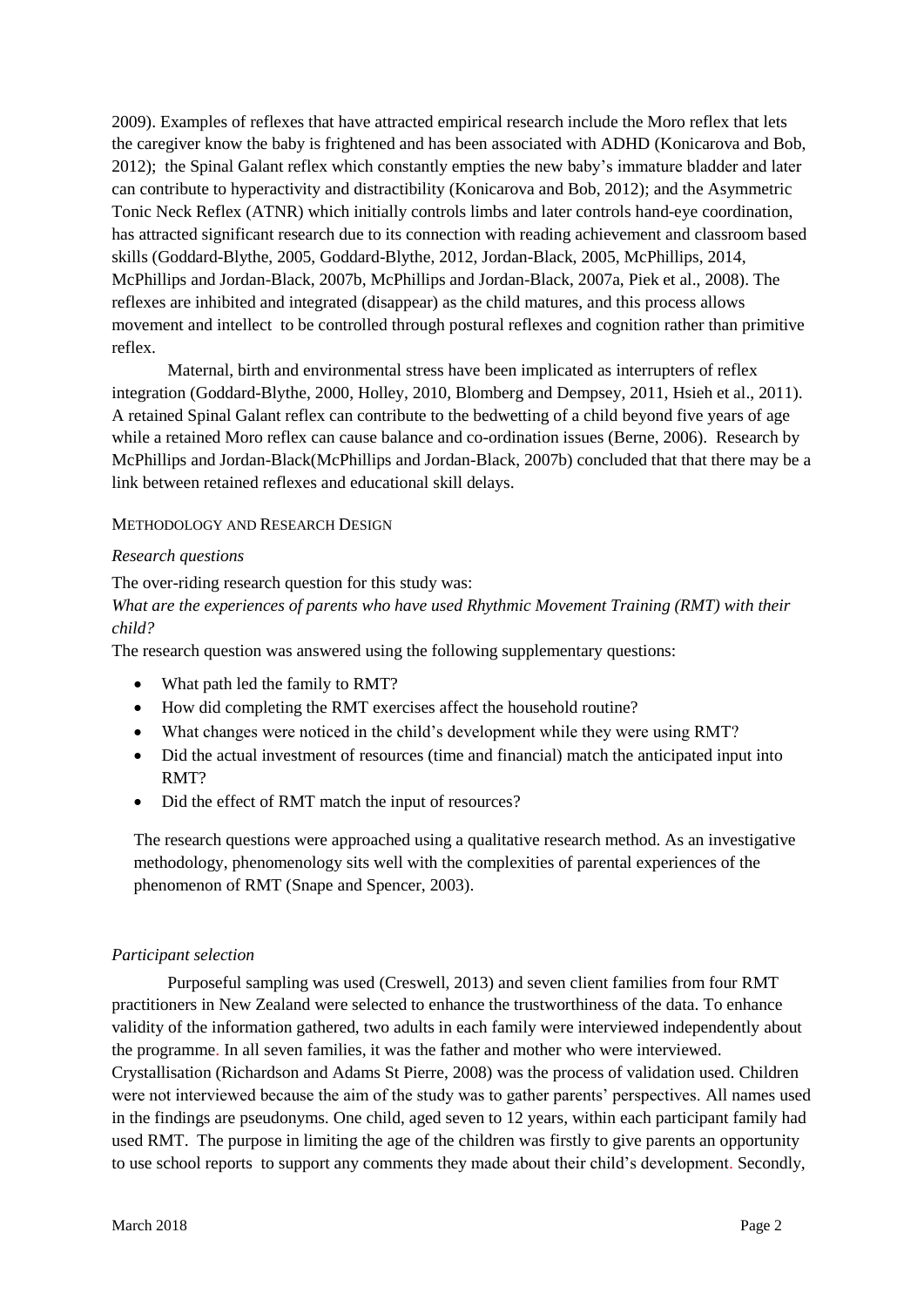experiences of parents with children in this age range would be useful for further study investigating the efficacy of RMT with school-aged children; and thirdly, previous studies of reflex integration programmes have used children within this age range (Brown, 2010, Goddard-Blythe, 2012, McPhillips and Sheehy, 2004).

The parents in this study chose to use RMT as an intervention for a formally or informally identified developmental or behavioural need in their child. RMT exercises had been used by all of the families for at least six months, ensuring that their comments related to an extended period of RMT use. Parental comments have been identified as having inceased usefulness if the particition in the programme being researched has been for an extended period (Koh et al., 2010).

## *Procedure – Data Collection*

Semi-formal interviews were arranged with participants and each lasted between nine (father's interviews were nine to 15 minutes) and 68 minutes (mother interviews were between 33 and 68 minutes). Parents were interviewed in a setting of their choice, with all choosing their home. 14 interviews provided the data for this research, 10 were face-to-face interviews and four were conducted over internet connections such as phone or Skype. Each interview involved a three-step process. The interview had a series of starter questions for each step (Creswell, 2013). Step one focused on the child and the parent's perceptions of the developmental needs of that child; e.g. 'Can you describe your child's educational journey so far?' 'What are your child's main challenges?' The second step focused on the parent's perceptions of the RMT programme and the third step focused on the parent's evaluation of the RMT programme in relation to cost, effectiveness and perceived benefits.

Ethics approval for this research was given by the University of Canterbury's Educational Research Human Ethics Committee (ERHEC) and consent from children and parents was obtained (Neill, 2005).

## *Data analysis*

A thematic approach to data analysis was used. To ensure in-depth knowledge of the interview material all interviews were transcribed by the researcher. The transcriptions were then coded using NVivo software. Comments that related to a similar topic were grouped together; factors that led the family to seek interventions, the way they found RMT, fitting RMT into their routines, changes they noticed in their child or family life, their assessments of the cost/benefit of using RMT and comments about their RMT practitioner. This coded information was assessed and a range of themes emerged. Through a grouping process the final themes (Bogdan and Biklen, 2007, Creswell, 2013) as listed in the section below were used to convey the perceptions of the 14 participants.

## FINDINGS AND DISCUSSION

The findings and discussion are considered within the six themes.

- Theme  $1 -$  'Please help me'; related to the parent asking for help and then the associated frustrations encountered when the 'help' was slow to arrive.
- Theme  $2 Self$  responsibility; related to the approach the parents took in an attempt to help the development of their child.
- Theme 3 Creativity and RMT; related to the ways that parents used RMT
- Theme 4 Relationships and RMT; related to the positive relationship outcomes parents noticed.
- Theme 5 RMT made a difference; related to the skill development that parents observed in their children.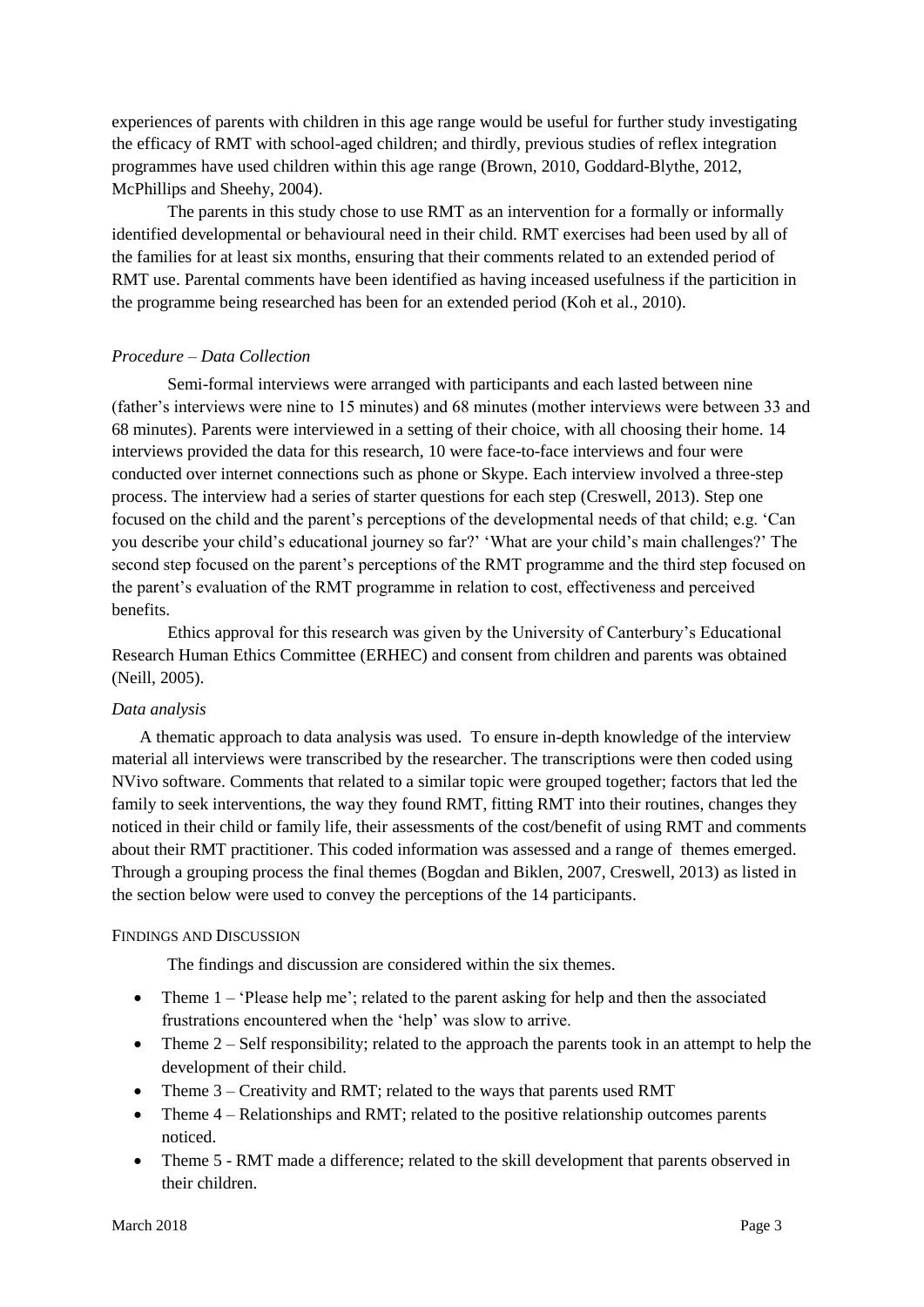• Theme  $6$  – Low impact, cost effective intervention; related to the investments (time and money) made by parents in relation to the perceived outcomes.

## *Theme 1 "Please help me!*

*Theme 1* found that all participants knew early on that their child was developing additional challenges not observed in other children. Parents observed delays in speech, physical skills and social skills in their pre-school children. These conclusions were obtained through interactions with siblings and/or noticing different skill sets in similar aged children in pre-school settings. Three families had their child's development assessed professionally at an early age, but for others it was just a 'feeling' they had. They believed that their child's development was not progressing normally and help was needed. The concerns expressed by a parent are important and they often have insights as to their child's needs that outsiders may not (Koh et al., 2010, Paige-Smith and Rix, 2006). For the seven families in this research their 'feeling' proved correct and in five of the families, the children's developmental challenges required significant levels of intervention. Early intervention is more effective in relation to later outcomes (Tomasello et al., 2010, Williams and Holmes, 2004), as is support for parents in obtaining the necessary help. In this research parents felt that support from child development professionals was slow to commence and interventions difficult to access. This led them to look for alternatives.

Stress and frustration was a sub-theme within the first theme. Bronfenbrenner's bio-ecological system theory places the child at the centre of a range of systems (Bronfenbrenner, 1997, Bronfenbrenner, 2005). He believes that these 'systems' have a significant effect on the development of the child. In all the families interviewed the 'systems' as identified by Bronfenbrenner were complicated, which was a source of stress and frustration for them. From this research two examples emerged; families home-schooling their child because they believed the school environment would increase their child's stress, and a family who paid for a teacher aide. These parents adjusted the 'system' to better meet the needs of their children.

Parents also identified the stress of needing to fund their child's interventions. Additional time and financial pressures were highlighted, with five mothers and one father talking about applying for funding. In four of these cases their applications were unsuccessful.

We tried to get funding for schooling through the Ongoing Resource (ORs) funding process,

but we were declined on several occasions (Stu). Stu's child was diagnosed with severe dyspraxia. The parents of all the children felt that their only choice was to personally fund the interventions their child needed.

Within the seven families in this research, frustration was evident in their responses. Tomasello, Manning and Dulmas (2010) found that Family Centred Care was successful in minimizing stress and frustration for families through enhancing self-determination in relation to their child's care. However, four mothers in this research noted a perceived lack of understanding from health professionals about skills and behaviour that fell outside the norms. There was also a strong feeling that as mothers they were not listened to when they expressed concern about their child.

I was told "Oh babies are all different in different things and have different developments." And I thought, I don't believe you, but anyway. I knew something wasn't right (Bella).

*Theme 2 – Self responsibility; related to the approach the parents took in an attempt to help the development of their child*

*Theme 2* related to self-responsibility and was centered on the parents' need to take charge of interventions for their children. This was a common theme for all families in this research. It was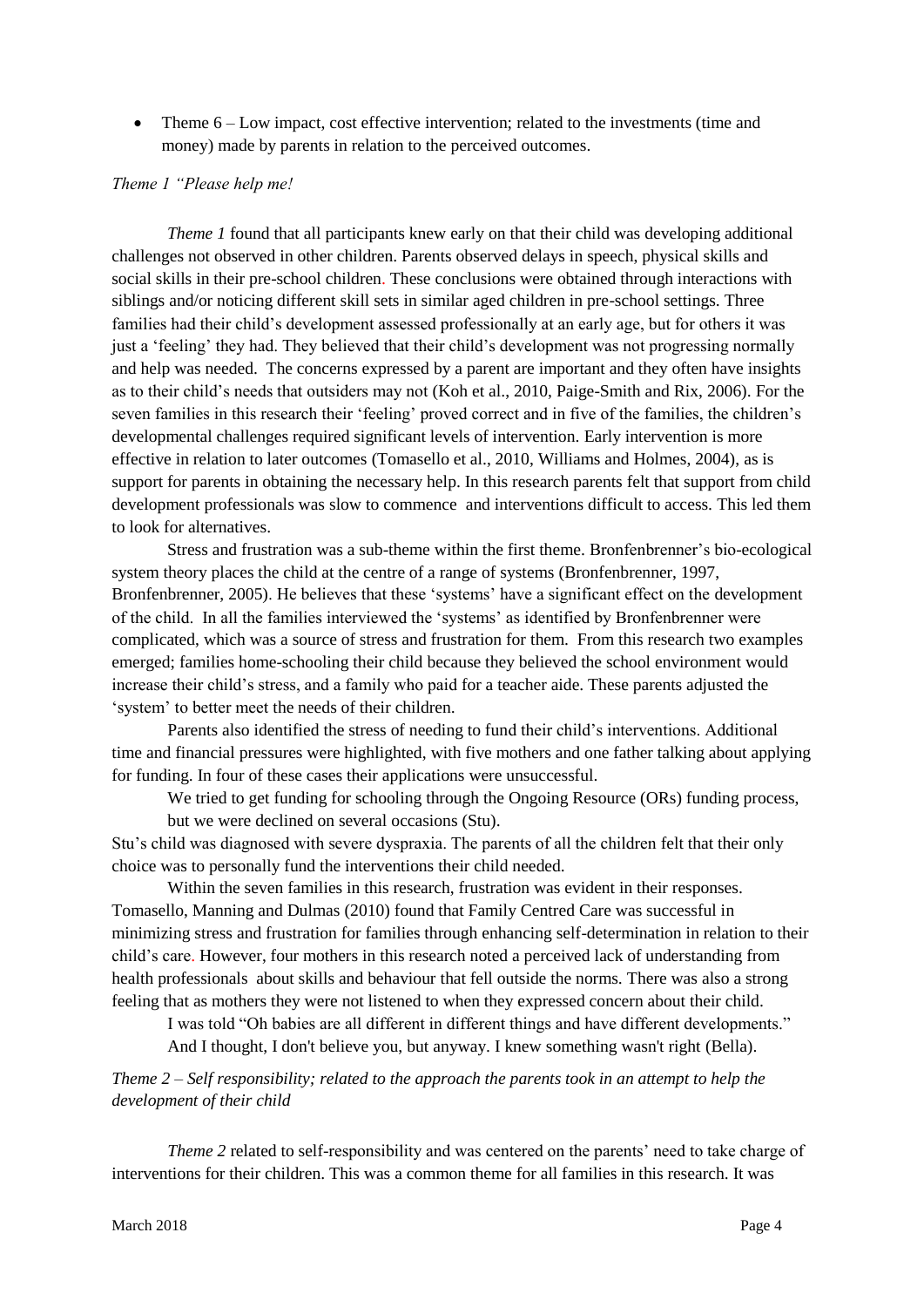noted that all families were two-parent families with at least one parent working full-time. They were all able to budget for the interventions they chose, although some programmes were discarded due to the high cost. For low income or single parent families, options may limited.

Two parents commented directly that 'the system' was not going to meet their child's needs. They felt they needed to take charge and actively seek ways to help their children. Four families stated that 'the system' had failed them. They described the long waiting time to see professionals and this had prompted them to take immediate action.

We found that the system was very ineffective. We started actually paying for intervention, we got an OT [Occupational Therapist], and we started paying for a speech therapist, all those kinds of things (Gemma).

This feeling is supported by Williams' (2005) research, where identification of a child's developmental issues was not established until they were at school, and Hendrickson et al.'s (2000) research that found parents had been prevented from accessing early intervention. These studies did not assess parental action in relation to their child's intervention needs, but they do highlight the problem parents can experience.

The support given to parents by their RMT Practitioner was mentioned in four interviews. A study completed by Paige-Smith and Rix (2006) found that parental satisfaction was an essential part in intervention programme success. Several parents in this research noted the high value they placed on the support their practitioner provided. This was a factor in them continuing with RMT.

All the families in this research had utilized programmes that were offered at school, as well as osteopaths and physiotherapists, occupational, speech, vision and nutritional therapists. Community-based programmes including Kiwi GymbaROO, Scouts and music classes were also mentioned. It appeared that these parents were willing to try many things and understood that development is multifaceted. RMT was found through word of mouth for six of the families, and for one family through a book.

## *Theme 3 – Creativity and RMT; related to the ways that parents used RMT*

*Theme 3* focused on creativity and the use of RMT. The RMT exercises have been developed in such a way that families can employ a range of creative strategies to engage children and ensure their completion. All participants appreciated this element of the programme and commented on it. Examples included the incorporation of RMT in dance moves or renaming the exercises as the 'jiggles'. Several parents commented on the flexibility with which the exercises could be fitted into family life; it "slotted in" to what they were already doing. If the programme is to be used in a classroom setting these comments are significant. They also highlight the need for further research. Literature relating to how parents fit a reflex integration programme into their family routine is sparse. While there are current reliable classroom-based studies, their use in the home setting has not been investigated. The Reynolds et al. (2003) study had children completing an exercise programme at home, but controversy surrounding this study leaves some doubt over the reliability of the results. Critics highlighted the flaws in the study's design and the reporting of inflated results (Bishop, 2008, McPhillips, 2003, Singleton and Stuart, 2003).

All the mothers and four fathers talked about the ease with which they completed the exercises with their child. Seven parents compared RMT to other interventions, and in ranking them by their ease of use, RMT was described by parents as one of the "easy ones". "Transportability" was a description used by one mother and this sentiment was repeated by others. The absence of specialized equipment or setting appealed to the parents. This would also be significant for a classroom-teacher if they were to integrate RMT into their routine.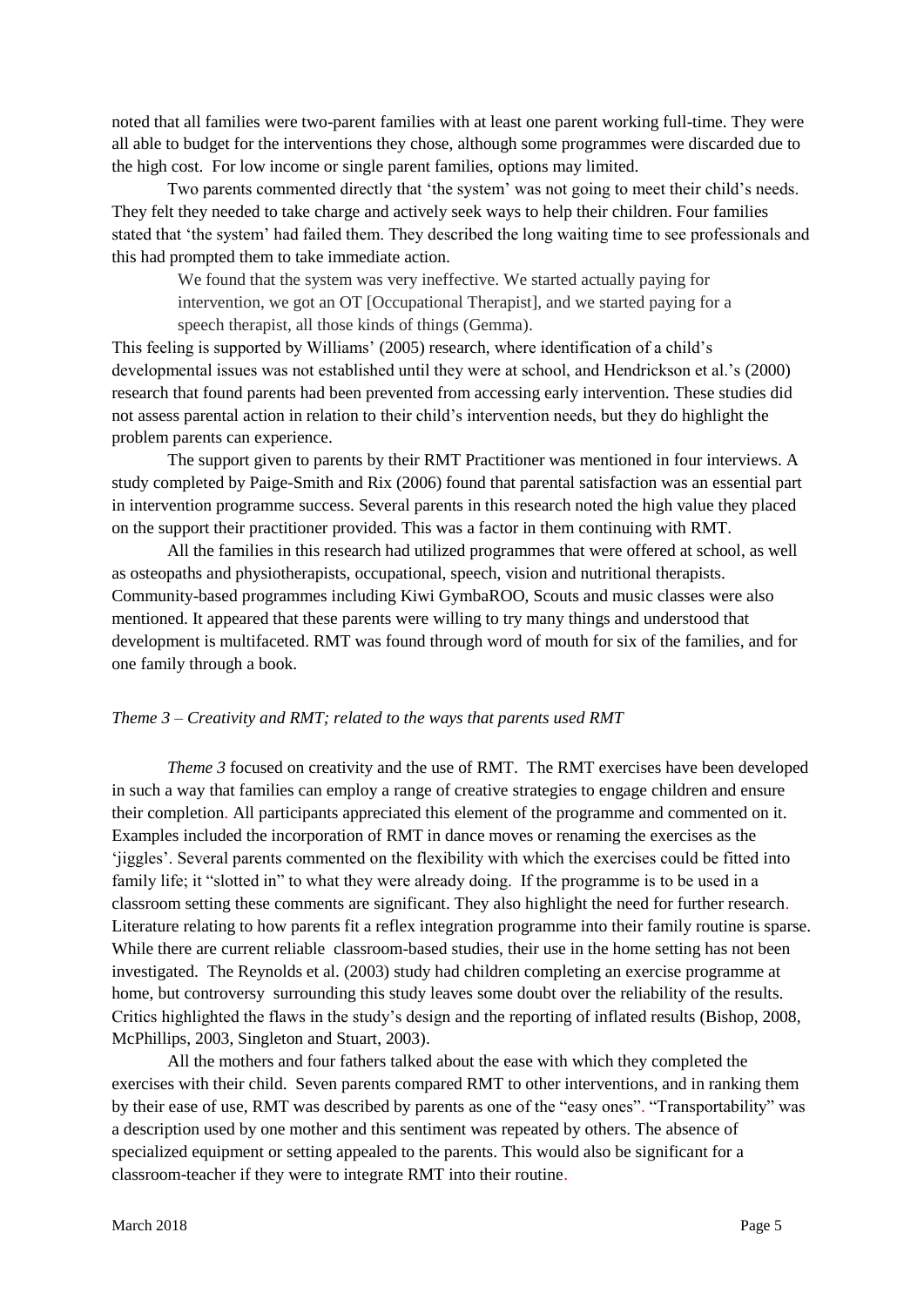#### *Theme 4 – Relationships and RMT; related to the positive relationship outcomes parents noticed*

*Theme 4* related to relationships and RMT and the part RMT played in building relationships. The rapport between parent and child develops the microsystem (Bronfenbrenner, 1997) within which they live (Cicchetti et al., 2000). Engaging a child with skill challenges can be difficult for parents but it is understood that parental interactions impact children's development (Blacher et al., 2013) and developing opportunities to have positive interactions is important. Blacher et al. (2013) found that it was easier for parents to have positive interactions in unstructured activities (e.g. playing at the pool) where there was less need to intervene, rather than structured activities (e.g. completing reading at home) where intervention need is higher. Six parents in this research observed that RMT (a structured activity) provided an opportunity for more positive interactions with their children. One mother commented on spending much of the day diverting and correcting her child, whereas with RMT, while it was a structured activity, she was able to make it an "easy, fun time".

It was an opportunity to be with your child physically, actually making physical contact with the child to model the movements... And that the movements were very relaxing and to watch particularly Thorin go from what we called a nonyellow banana, to being more straight and relaxed (Sarah).

Developing strong attachments has been shown to be important for children as they develop (Pace and Zavattini, 2011) and if RMT plays a positive role in that process then that in itself is a beneficial outcome.

Parents also described the RMT practioners positive influennces on their whole family . Ongoing support and information from the practitioner and the high level of patience shown towards their child were commented on. Decriptions included "Godsend" and "I don't know what we would have done without [RMT Practitioner]" as families talked about their relationship with their RMT practitioner. Paige-Smith and Rix (2006) showed that intervention outcomes are improved when parents are supported. The RMT practitioners used by families in this research appear to have embraced this aspect of their work. Parents decsribed their child's enjoyment of time spent with their RMT Practitioner. They also noted that their child participated fully during the sessions.

I mean, [RMT Practitioner], I can never tell you everything that she has done cos she has done so much for him. She has had patience where I haven't and she certainly tells me when I need to step back, which is great, (Laughs) no I mean, as I say, it, if it wasn't for [RMT Practitioner] he wouldn't be where he is now. And I really mean that (Bella).

# *Theme 5 - RMT made a difference; related to the skill development that parents observed in their children.*

*Theme 5* related to the parent's comments about the differences they noticed in their children while using RMT. Neurologically based exercises, RMT focuses on brain maturation after the baby's reflex-based beginnings (Blomberg and Dempsey, 2011). The participant parents observed a range of skill development. Research by Diamond (2000, Diamond, 2007) found an interrelatedness between genes, environmental factors and development. She found connections between, social, cultural and physical environments and the interaction with an individuals genes. A broad approach to intervention, including all aspects of development was found to be of most benefit for children. She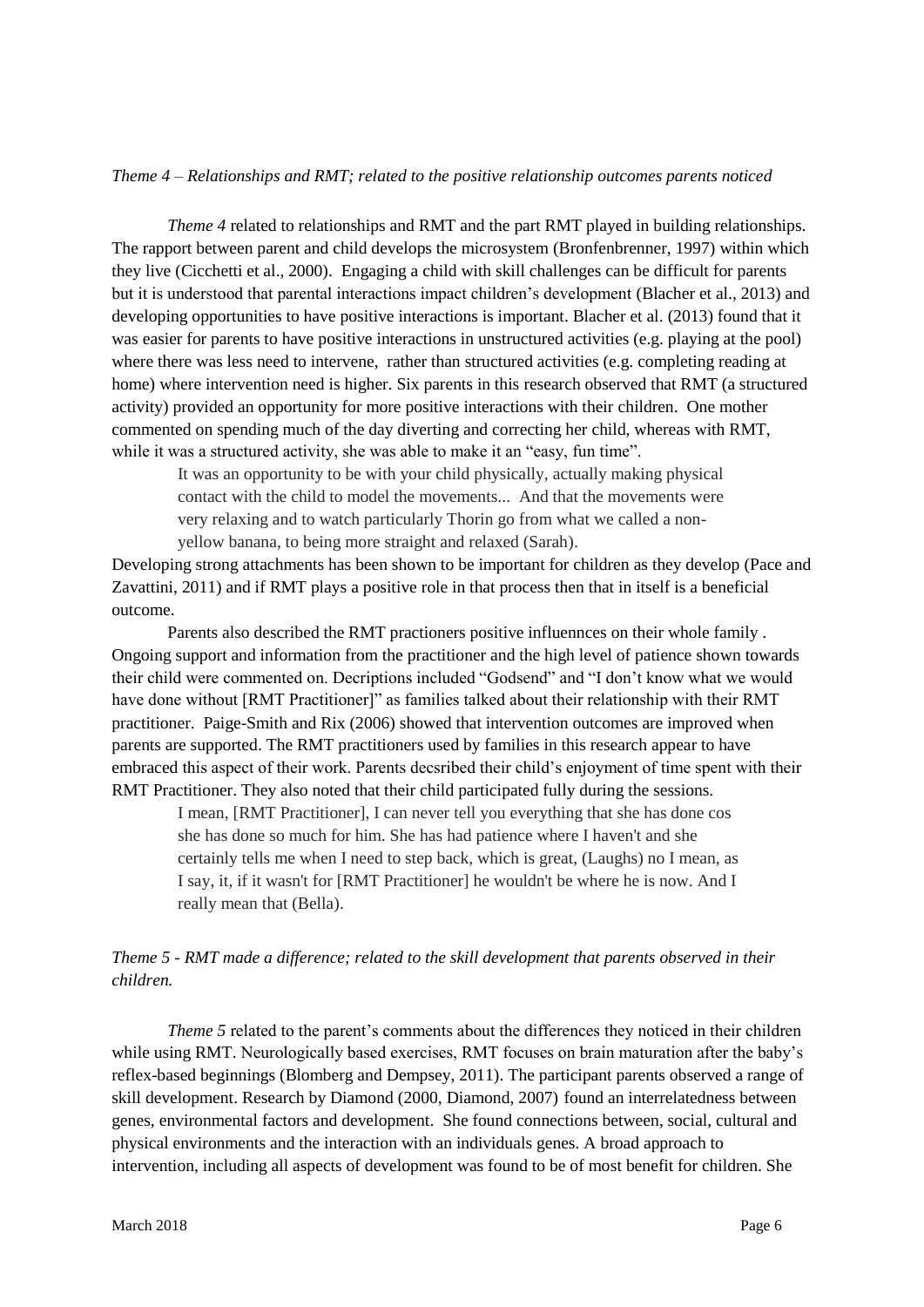recommended further research be undertaken with relative importance placed on the all aspects of development, and a particular emphasis on movement-based activities. Parents in this research noticed a range of changes in their children, from social, emotioal and physical skill increases, to academic skill development. These observations and the movement-based RMT exercises have synergies with Diamond's work.

Well he sort of evened out a bit more than what he was and he is more able to do two or three things at a time. So, he is more comfortable and aware of what is body is actually doing which is one of the benefits (Lizzie).

Improvements in emotional well-being of the children was noticed while RMT was being used. Parents commented that children enjoyed the exercises and that the child was often noticeably calmer after completing the exercises. Explanations for these outcomes include; the rhythmic nature of the exercise which has been reported to have a calming effect on some children (Blomberg and Dempsey, 2011), the child may enjoy the one-on-one interaction with the parent or practitioner and they may like the physical nature of the exercise. The ability to adapt the exercises to accomodate the child's situation, and the simplistic nature of the activity enabled families to find positive options for completing them. Four mothers noted that other programmes they were engaged in appeared to be supported by RMT. For one family, the first big development they noticed was the child's ability to negotiate a large space. He had always needed to stay close to a wall when moving to another activity, but after he had begun RMT he was able to move directly from one activity to another. The child's anxiety relating to large spaces was reduced by this seemingly small change, and was followed by significant changes in his ability to function at his kindergarten.

Research showing physical skill improvements when completing reflex integration programmes are limited. However as already mentioned, Diamond (2007) believes that all development is inter-related. Parents in this research talked about improved skills associated with bike riding, ball skills and swimming. From their perspective, these were highly measurable skills. The activities became noticeably easier for the children during the time they were engaged with RMT. Brown's study (2010) researched the influence of a reflex integration programme and fine motor skill development. She found a positive correlation when the programme was used and this resonated with comments made by participants in this research. Improved writing skills, especially neater handwriting, was commented on by parents and it was noted that the development accelerated when the child was using RMT.

Research on two reflex integration-based programmes; Institute for Neuro-Physiological Psychology (INPP) and Primary Movement show improvements in reading ability during and after their use (Goddard-Blythe, 2005, McPhillips and Jordan-Black, 2007b). Reading skills were perceived by parents as an issue for the children in this research. Five parents commented on reading skill progress and maths improvements they noticed while their children were engaged in the RMT programme. This aligns with McPhillips and Sheehy's research (2004) that identified a prevalence of persistent primitive reflexes and motor skill deficits in students with reading challenges. Goddard-Blythe (2005) concluded that using the Institute of Neuro- Physiological Psychology (INPP) programme with achadmically underachieving children who had elevated reflex retention successfully improved their outcomes. In Goddard-Blythe's (2005) meta-analysis there were significant improvements in reading and spelling after children had completed the INPP reflex integration programme. In this research, parental perspectives of RMT were in focus rather than academic outcomes based on standardized testing. However, while using RMT, improved reading was noticed by seven parents.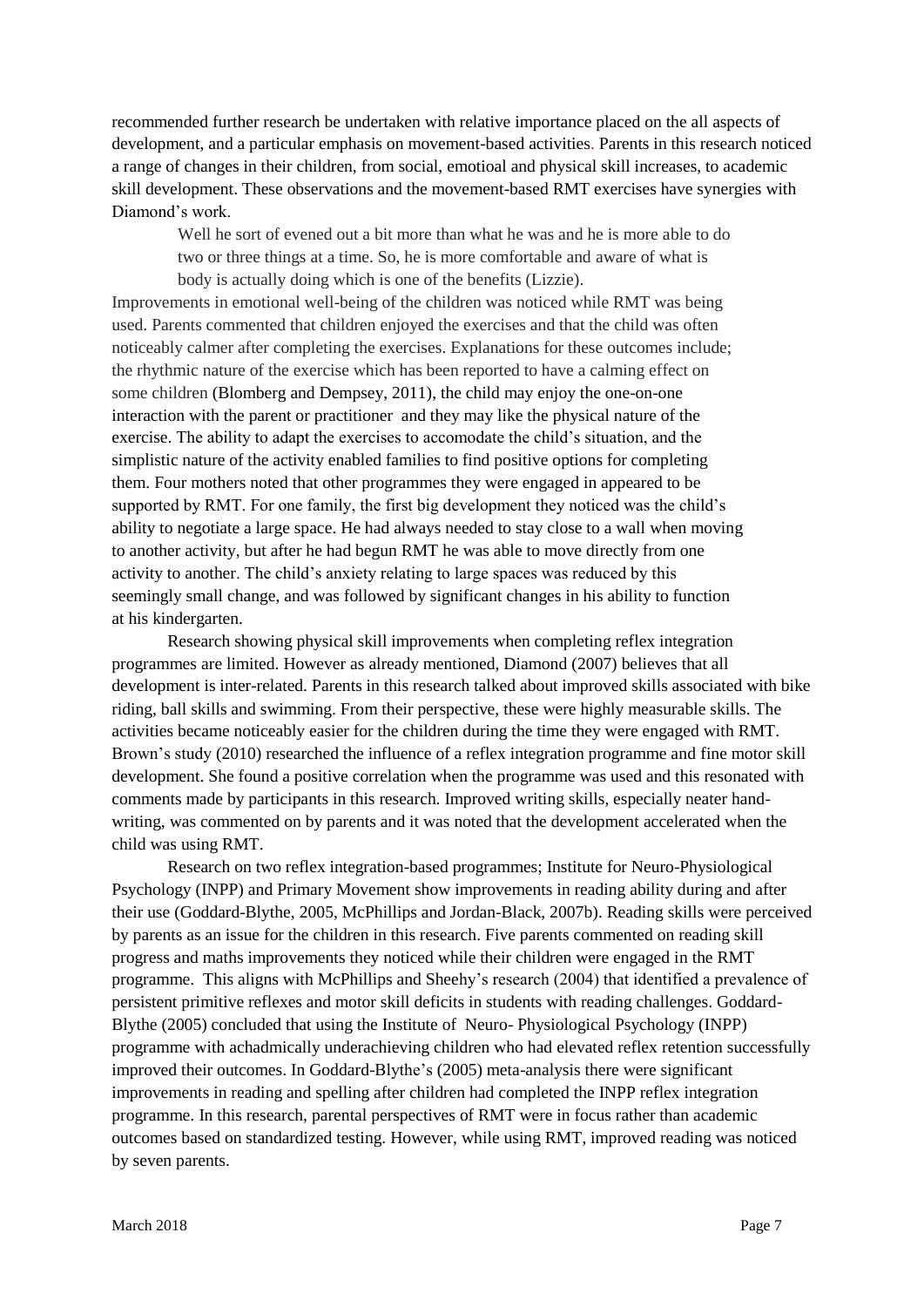Several families highlighted social skill challenges for their children, particularly the ability to integrate well in social situations. Siblings highlighted the lack of social development for five of the participants. Taylor et al. (2004) found that a significant proportion of boys with high levels of impulsive, emotional and problematic behaviours had retained reflexes. The parents in this research support these findings. They described behavioural challenges and social immaturity in their children, although once the children were using RMT these issues began to resolve. Parents noticed that their children increased their engagement with peers, with activities such as Scout Camps being willingly undertaken.

*Theme 6 – Low impact, cost effective intervention; related to the investments (time and money) made by parents in relation to the perceived outcomes*

*Theme 6* discussed cost and resource impacts of the intervention. RMT was well liked as an intervention. All families commented that it was cost-effective and easy to complete.

The children both enjoyed the RMT therapy a lot more [than other therapies they had done]. It didn't kind of upset them in any way (Gandalf).

However, it must be remembered that these families had all used RMT for at least six months. People who found RMT difficult to implement, or did not like the programme were not included in the research. Koh et al. (2010) state that parents who have used a programme for an extended period provide more reliable information than those who have experienced a programme for a shorter time. The methodology in this research acknowledges this.

A range of self-funded interventions were used by all of the families. They all commented that when comparing programmes, RMT was definitely cost-effective. None of the families had used an alternative reflex based programme such as the Institute of Neuro-Physiological Psychology (INPP) (Goddard, 1996), but one family was aware of both the financial and time costs associated with that particular programme. One mother commented that her child's ADHD behaviours would have probably resulted in the use of Ritalin and she believed that RMT had helped keep her child drug-free. This research is not testing the efficacy of RMT, but investigation of this claim would be interesting. Could children with retained reflexes and mild ADHD behaviours remain drug-free by using reflex integration exercises?

## IMPLICATIONS AND CONCLUSION

#### *Summary*

The path this group of participant parents travelled to establish and access additional help for their children with behavioural and developmental needs had many challenges. Confusing advice, along with the difficulty in convincing medical and educational professionals of a developmental problem with their child, was frustrating for families. In their attempt to achieve the best outcomes for these children, families participated in a range of intervention programmes. Parents play an essential part in any intervention for a child and it has been shown that when they are engaged in the intervention process the outcomes improve (Koh et al., 2010).

Parents stated that they found RMT through word-of-mouth. For all of these parents, assuming responsibility for their child's challenges included a self-funding approach to interventions. They also noted that that they were fortunate to be in a financial position to fund the additional assistance required for their children.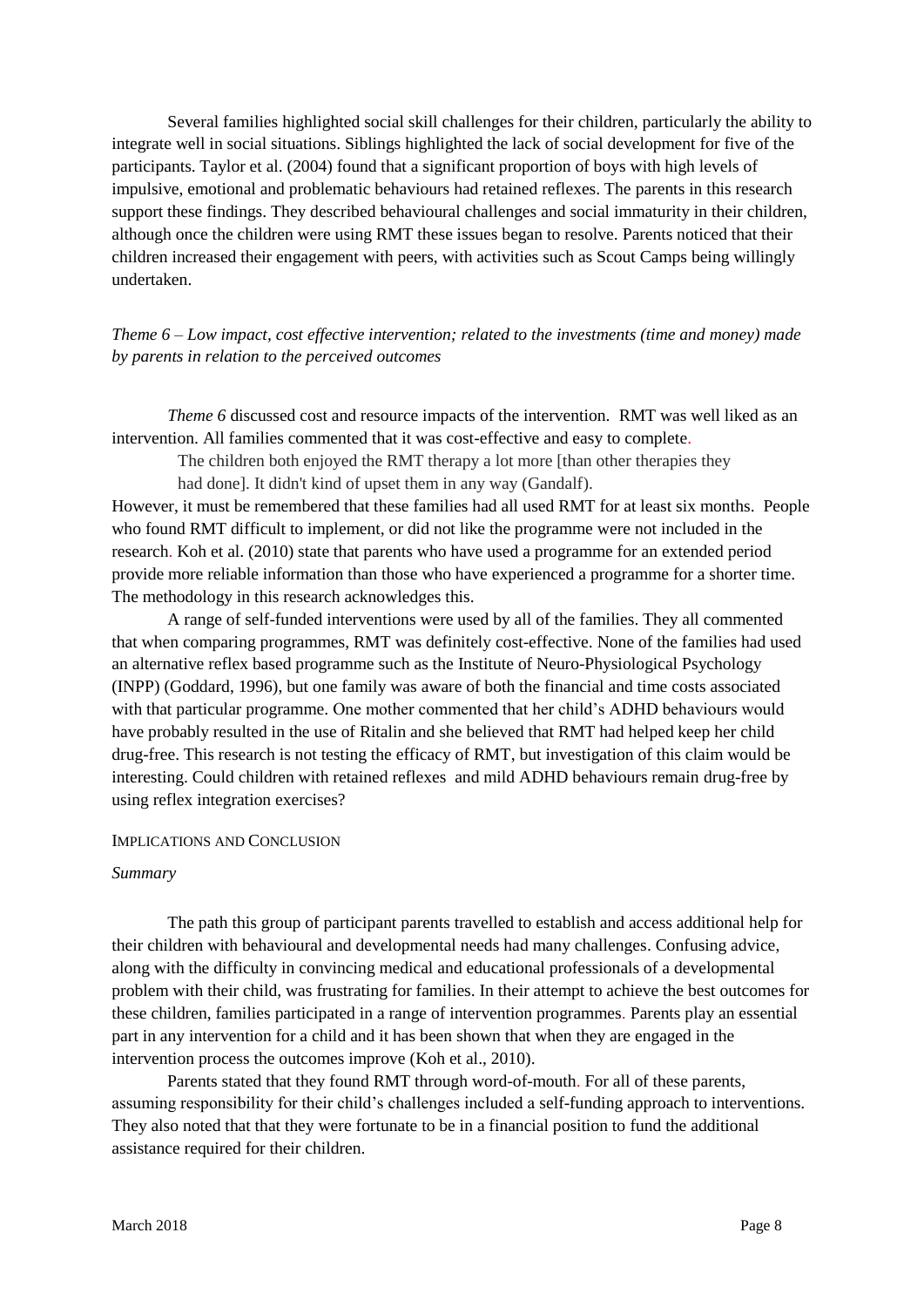The parents in this research found RMT easy to use within the daily routine and high levels of child compliance were achieved through creative activites. RMT was described as a cost-effective, low-impact intervention by the parents. They noticed their children gained a range of cognitive, physical, and social skills while the RMT exercises were being used. Improvements in mother/child relationships were also noticed.

#### *Strengths and limitations of this research*

This research has comprehensively examined the perceptions and experiences of seven families (14 parents) in relation to their children's developmental needs, and their experiences with RMT. To-date the focus of empirical research has not been on the perceptions of parents and primitive reflex integration programmes although it has been concluded that parent perceptions are an important consideration when researching intervention programmes for children (Koh et al., 2010). This is the strength of this research. Previous reflex integration researchers have limited their studies to one or two reflexes (Goddard-Blythe, 2005, Brown, 2010, McPhillips and Jordan-Black, 2007b, McPhillips and Sheehy, 2004). However, in this research, reflex integration or the particular reflex present were not the focus. The final strength of this research is that it was home-based rather than classroombased. Different perspectives have be gained and challenges faced by families carrying out programmes at home have been explored.

While this research provides a range of useful information, there are some limitations. The number of participants is relatively small, as is common with qualitative research (Creswell, 2013). The behavioural challenges and the developmental range of the children in the seven families who had used RMT could be identified as a limitation. The differing challenges of the children does not allow for detailed comparrisons of similar developmental issues.

The limited sample of participants does not provide a representative sample of New Zealand families. The seven families were two parent-families with one parent in full-time employment and the second parent in part-time employment or not in any form of paid employment. There were no single-parent families. Low income families are likely to be excluded from the programme due the the self-funding required. From a cultural diversity perspective, there was one Australian mother and the rest of the families were of New Zealand-European descent. This is not representative of the cultural mix within New Zealand communities. The reason for this was not obvious and was not explored.

#### *Areas for further RMT research*

Further opportunities for investigation are highlighted by this research. Parents found that RMT was easy to use within the home. However, the next question is; can RMT be successfully implemented in a classroom setting and are there positive results in relation to skill development? Cost effectiveness, transportablility, requirements of little or no equipment and the small amount of time taken are positive aspects of RMT. Teachers with limited resources (funding or time) to complete programmes within a full curriculum may be attracted to this programme. Significant areas for further research include; does RMT actually make the changes for children the way the parents' perceptions indicate? To date there have been studies that have assessed other reflex integration programmes (Goddard-Blythe, 2005, Brown, 2010, McPhillips and Jordan-Black, 2007b), but RMT has not attracted any evidenced-based research. The findings of this research indicate that this might be the next logical step to take.

## *Recommendations*

This research progresses further considerations for parents, teachers, occupational therapists, behavioural therapists and policy makers and it is not just about RMT.

1: Parents needing easier access to a wider range of assistance and interventions to improve educational and behavioural outcomes was highlighted. Offering discretionary funding to parents of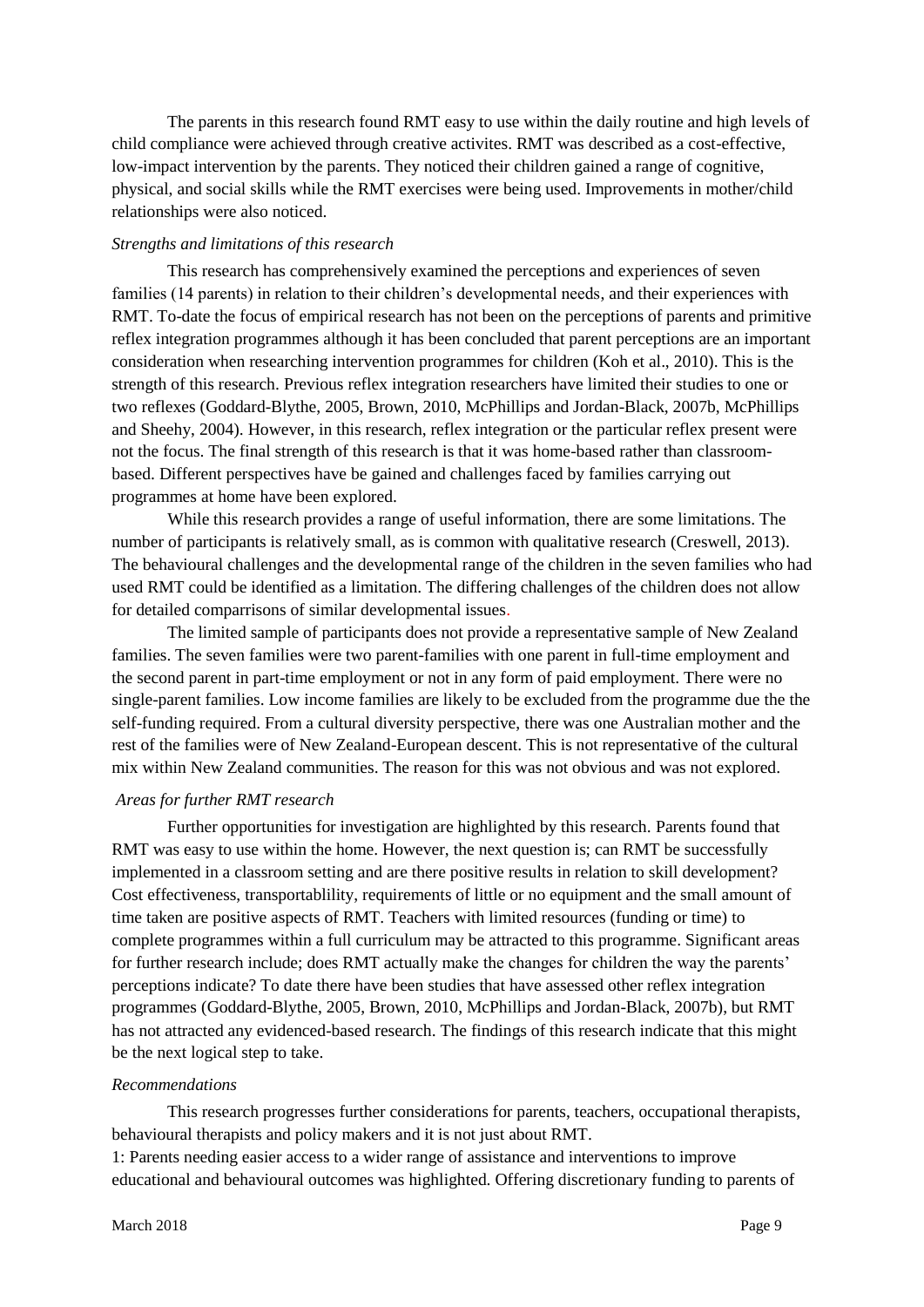children with challenges would give them opportunities to choose how that money is spent on interventions they could access.

2: A second point is the need for improved education for teachers (and medical professionals) in the area of child development, with a focus on early intervention for developmental challenges. Recognition of early signs of developmental delay in children and knowing how to respond appeared to be lacking for this group of parents. Teachers and doctors are often the first point of contact for a parent and they are well placed give guidance to parents regarding specialist help. Teacher educators are in the best position to educate teachers in the range of developmental challenges, the range of specialists available and the appropriate action that can be taken with early intervention being the goal.

3: The final recommendation is to systematically research student achievement and behavioural outcomes when RMT is being used. Parents talked about perceived improvements, but can these be measured? The parents said that the RMT programme was easy to use within the home setting but could this programme be successfully used in the classroom or early childhood setting?

#### *Conclusion*

Discussion regarding the impact retained primitive reflexes have on educational and behavioural outcomes for children needs to continue. It is possible that retained reflexes underlie some of the challenges faced by some children. This group of parents used RMT as one of the interventions they tried and the simplicity and cost effectiveness of the exercises could make them available to a wide range of children. While presenting issues need attending to, addressing retained primitive reflexes as a cause could reduce time and cost spent in remediation, with improved outcomes for parents and educational institutions.

Published in Journal of Child Health Care. March 2018 Corresponding Author: Tessa Grigg College of Education, Health and Human Development University of Canterbury Christchurch, New Zealand e-mail: tessa.grigg@pg.canterbury.ac.nz

# **REFERENCES**

- BERNE, S. A. 2006. The primitive reflexes: Considerations in the infant. *Optometry & Vision Development,* 37**,** 139-145.
- BISHOP, D. V. M. 2008. Letters to the Editor. Wiley-Blackwell.
- BLACHER, J., BAKER, B. & KALADJIAN, A. 2013. Syndrome specificity and mother-child interactions: Examining positive and negative parenting across contexts and time. *Journal of Autism & Developmental Disorders,* 43**,** 761-774 14p.
- BLOMBERG, H. & DEMPSEY, M. 2011. *Movements that heal,* Queensland, Book Pal.
- BOGDAN, R. C. & BIKLEN, S. K. 2007. *Qualitative research for education. An introduction to theories and methods,* Boston MA, Pearson Education Inc and Allyn & Bacon.
- BRONFENBRENNER, U. 1997. Ecological systems theory. *In:* VASTA, R. (ed.) *Six theories of child development: Revised formulations and current issues - New ed.* 2nd ed. London: Jessica Kingsley Publishers Ltd.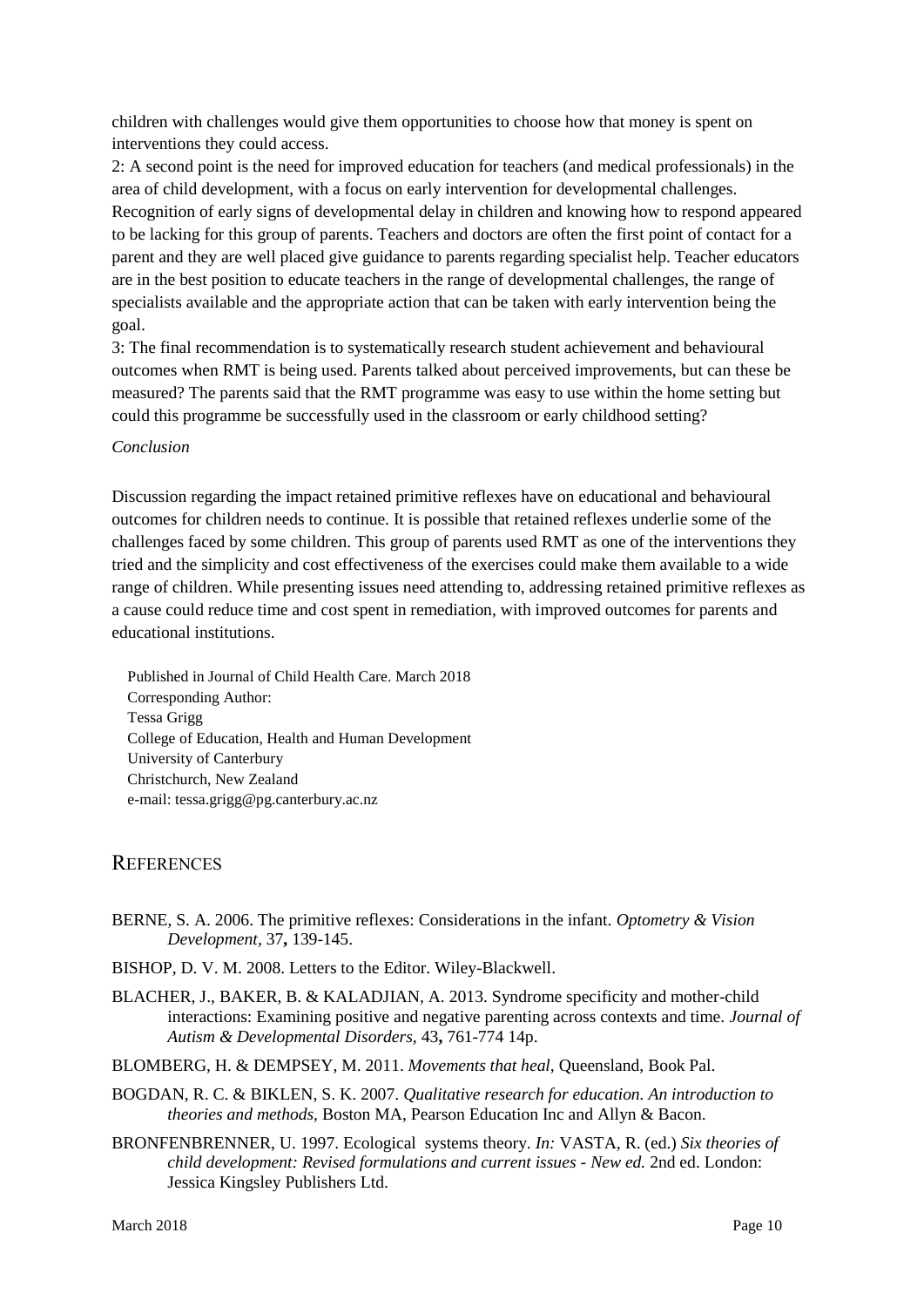- BRONFENBRENNER, U. 2005. On the nature of bioecological theory and research. *In:* BRONFENBRENNER, U. (ed.) *Making human beings human : Bioecological perspectives on human development.* Thousand Oaks, CA: Sage Publications.
- BROWN, C. G. 2010. Improving fine motor skills in young children: An intervention study. *Educational Psychology in Practice***,** 269- 279.
- CAPUTE, A. J. 1982. Motor functions: Associated primitive reflex profiles. *Developmental Medicine & Child Neurology,* 24**,** 662-669.
- CICCHETTI, D., TOTH, S. L. & MAUGHAN, A. 2000. An ecological-transactional model of child maltreatment. *In:* SAMEROFF, A. J., LEWIS, M. & MILLER, S. M. (eds.) *Handbook of developmental psychopathology.* 2nd ed. New York, NY: Kluwer Academic/ Plenum Publishers.
- CRESWELL, J. W. 2013. *Qualitative inquiry & research design - Choosing among five approaches,*  London, SAGE Publications Inc.
- DAMASCENO, A., DELICIO, A. M., MAZO, D. F. C., ZULLO, J. F. D., SCHERER, P., NG, R. T. Y. & DAMASCENO, B. P. 2005. Primitive reflexes and cognitive function. *Arquivos de Neuro-Psiquiatria,* 63**,** 577-582.
- DESORBAY, T. 2013. A neuro-developmental approach to specific learning difficulties. *International Journal of Nutrition, Pharmacology, Neurological Diseases,* 3**,** 1-2.
- DIAMOND, A. 2000. Close interrelation of motor development and cognitive development and of the cerebellum and prefrontal cortex. *Child Development,* 71**,** 44.
- DIAMOND, A. 2007. Interrelated and interdependent. *Developmental Science,* 10**,** 152-158.
- GODDARD-BLYTHE, S. 2000. Early learning in the balance: Priming the first ABC. *Support for Learning***,** 15(4), 154 -158.
- GODDARD-BLYTHE, S. 2005. Releasing educational potential through movement: A summary of individual studies carried out using the INPP Test Battery and Developmental Exercise Programme for use in schools with children with special needs. *Child Care in Practice,* 11**,** 415-432.
- GODDARD-BLYTHE, S. 2012. *Assessing neuromotor readiness for learning: The INPP developmental screening test and school intervention programme,* West Sussex, John Wiley and Sons Ltd.
- GODDARD, S. 1996. *A teacher's window into the child's mind,* Eugene, OR, Fern Ridge Press.
- HENDRICKSON, S., BALDWIN, J. H. & ALLRED, K. W. 2000. Factors perceived by mothers as preventing families from obtaining early intervention services for their children with special needs. *Children's Health Care,* 29**,** 1-17 17p.
- HOLLEY, P. A. 2010. *Why do some learn more easily than others? What physical factors influence effective learning?* Master of Education, University of Melbourne.
- HSIEH, C.-J., JENG, S.-F., WU, K.-Y., SU, Y.-N., LIAO, H.-F., HSIEH, W.-S. & CHEN, P.-C. 2011. GSTM1 modifies the effect of maternal exposure to environmental tobacco smoke on neonatal primitive reflexes. *Nicotine & Tobacco Research,* 13**,** 1114-1122.
- JORDAN-BLACK, J. 2005. The effects of the Primary Movement programme on the academic performance of children attending ordinary primary school. *Journal of Research in Special Educational Needs,* 5**,** 101-111.
- KOH, M.-S., SHIN, S. & YEO, M.-H. 2010. The Learning Program for the Development of Autistic Children (LPDAC): Parents' perspectives on the treatment outcomes. *Journal of the International Association of Special Education,* 11**,** 92-100.